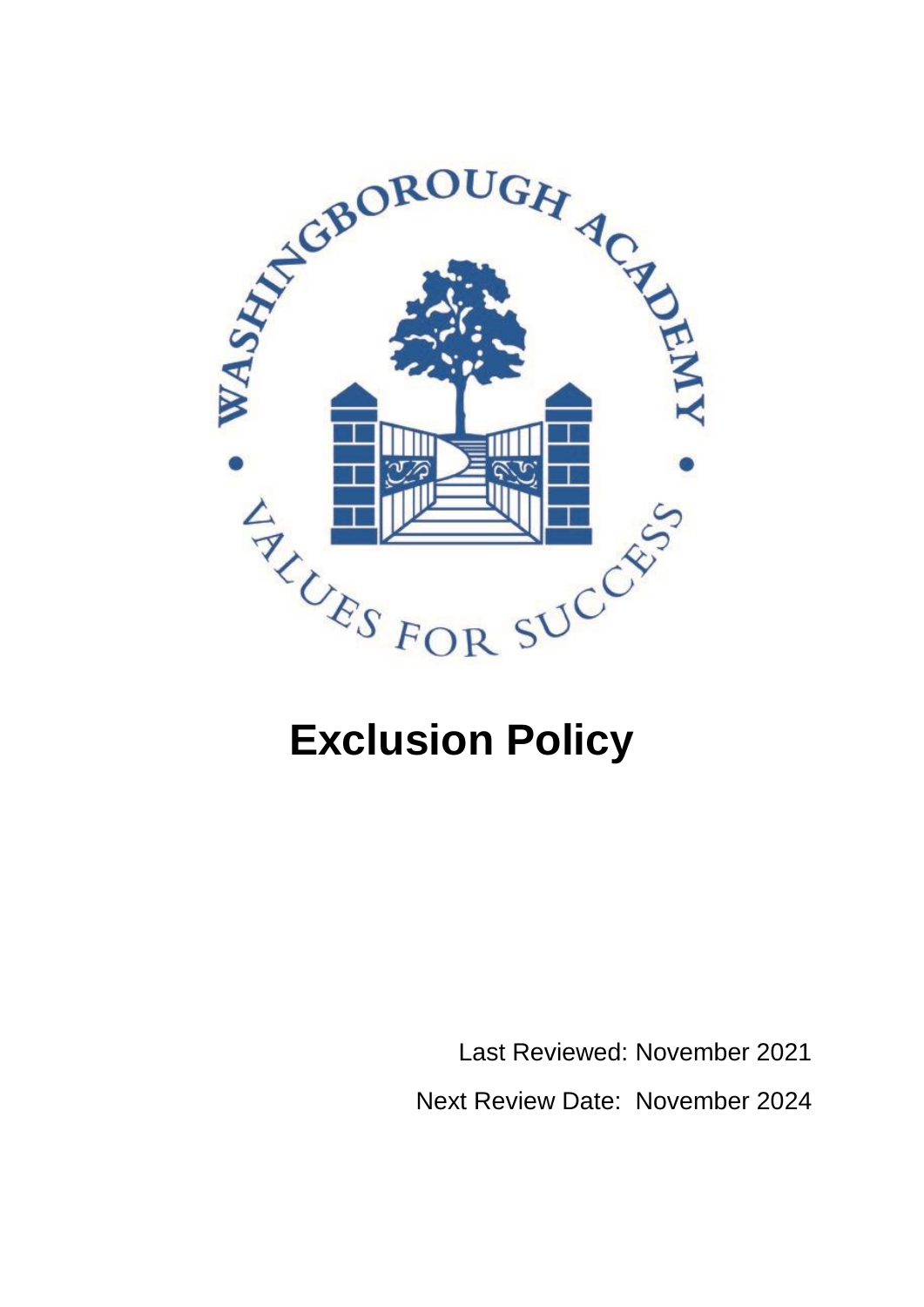

# **Rationale**

This policy is an appendix of Washingborough Academy's Behaviour and Relationships Policy; it deals with the policy and practice which informs the Academy's use of exclusion. It is underpinned by the shared commitment of all members of the Academy community to achieve a very important aim;

*To ensure the safety and well-being of all members of the Academy community, and to maintain an appropriate educational environment in which all can learn and succeed* 

## **Introduction**

This policy should be read in conjunction with the Department for Education's (DfE) publication *[Exclusion from maintained schools, Academies and pupil referral units in](https://assets.publishing.service.gov.uk/government/uploads/system/uploads/attachment_data/file/921405/20170831_Exclusion_Stat_guidance_Web_version.pdf)  [England](https://assets.publishing.service.gov.uk/government/uploads/system/uploads/attachment_data/file/921405/20170831_Exclusion_Stat_guidance_Web_version.pdf)*

The decision to exclude a pupil will be taken in the following circumstances;

- In response to a serious breach of the Academy's Behaviour and Relationships Policy
- If allowing the Pupil to remain in the Academy would seriously harm the education or welfare of the pupil or others in the Academy.

Exclusion is an extreme sanction and is only administered by the Headteacher (or, in the absence of the Head, the member of the Senior Leadership Team who is acting in that role).

Exclusion, whether fixed term or permanent may be used for any of the following, all of which constitute examples of unacceptable conduct and are infringements of the Behaviour and Relationships Policy;

- Unacceptable behaviour which has previously been reported and for which Academy sanctions and other interventions have not been successful in modifying the pupil's behaviour
- •
- Physical assault against a pupil
- Physical assault against an adult
- Verbal abuse/threatening behaviour against a pupil
- Verbal abuse/threatening behaviour against an adult
- Bullying
- Racist abuse
- Damage
- Theft
- Sexual Misconduct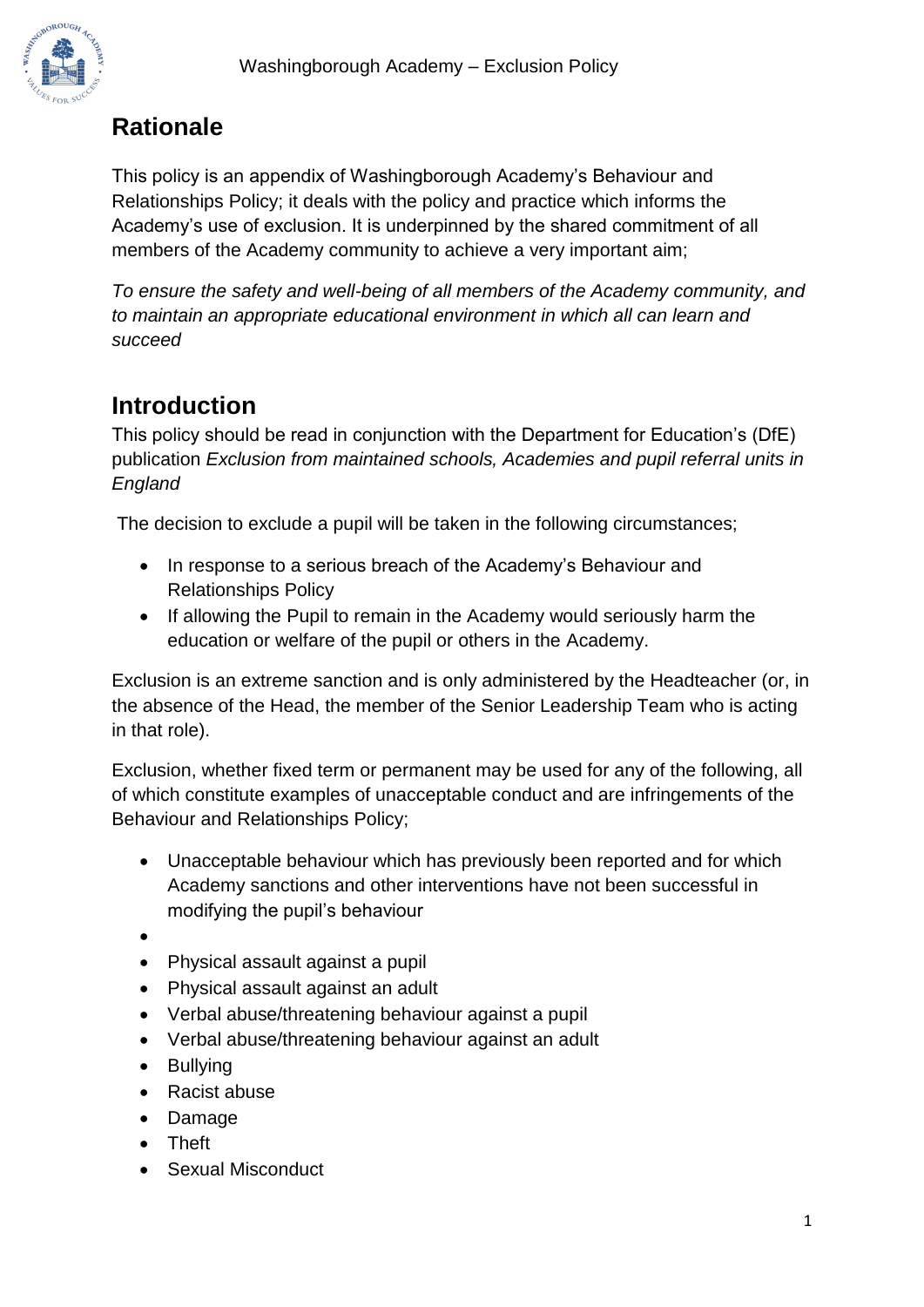

- Inappropriate use of Social Media or Online Technology
- Persistent Disruptive Behaviour
- Abuse against Sexual Orientation and Gender Identity
- Abuse relating to Disability

Wilful and repeated transgression of protective measures in place to protect Public Health. This is not an exhaustive list and there may be other situations where the Headteacher makes the judgment that exclusion is an appropriate sanction.

# **Exclusion procedure**

- Most exclusions are of a fixed term nature and are of short duration.
- The DfE regulations allow the Headteacher to exclude a pupil for one or more fixed periods not exceeding 45 school days in any one school year
- The Governors have established arrangements to review promptly all permanent exclusions from the Academy and all fixed term exclusions that would lead to a Pupil being excluded for over 15 days in a school term or missing a public examination. (the Academy has adopted the Lincolnshire County Council guidelines)
- The Governors have established arrangements to review fixed term exclusions which would lead to a Pupil being excluded for over five days but not over 15 days in a school term where a parent has expressed a wish to make representations
- Following exclusion parents are contacted immediately where possible. A letter will be sent by post giving details of the exclusion and the date the exclusion ends. Parents have a right to make representations to the Governing Body and the LA as directed in the letter
- A return to School meeting will be held following the expiry of the fixed term exclusion and this will involve a member of the Senior Management Team and other staff where appropriate
- During the course of a fixed term exclusion where the pupil is to be at home, parents are advised that the pupil is not allowed on the Academy premises, and that daytime supervision is their responsibility, as parents/guardians.
- Work will be provided by the class teacher.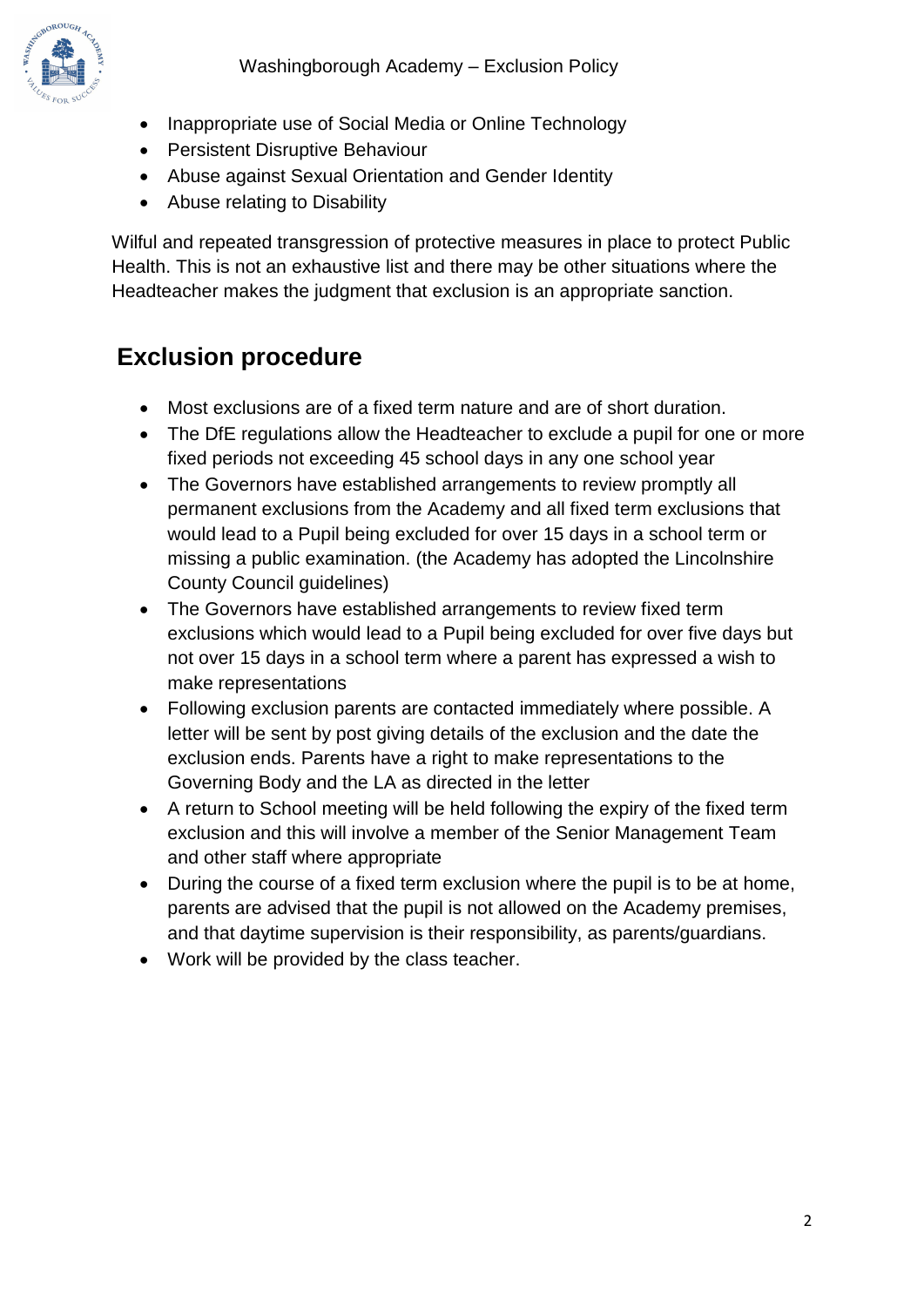

# **Permanent Exclusion**

The decision to exclude a Pupil permanently is a serious one. There are two main types of situation in which permanent exclusion may be considered.

- The final, formal step in a concerted process for dealing with disciplinary offences following the use of a wide range of other strategies, which have been used without success. It is an acknowledgement that all available strategies have been exhausted and is used as a last resort. This would include persistent and defiant misbehaviour including bullying (which would include racist or homophobic bullying).
- When a serious criminal act has been committed, the Academy will involve the police in any such offence.

## **General factors the Academy considers before making a decision to exclude**

Exclusion will not be imposed instantly unless there is an immediate threat to the safety of others in the Academy or the Pupil concerned. Before deciding whether to exclude a pupil either permanently or for a fixed period the Headteacher will;

- Ensure appropriate investigations have been carried out
- Consider all the evidence available to support the allegations taking into account the Academy policies
- Allow the Pupil to give her/his version of events
- Check whether the incident may have been provoked.

If the Head is satisfied that on the balance of probabilities the Pupil did what he or she is alleged to have done, exclusion will be the outcome.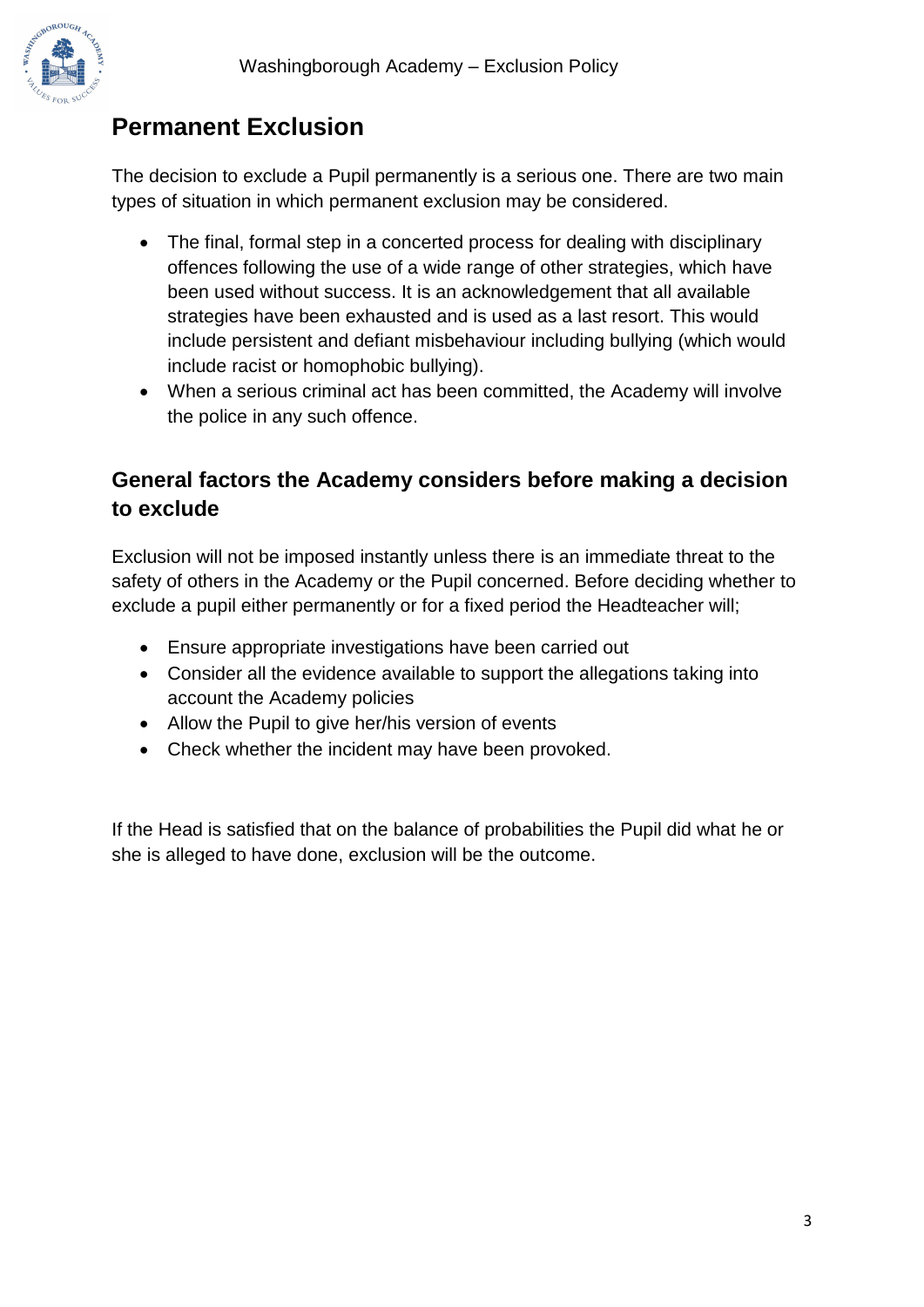

## **Appendix:**

**Model Letters**

*Exceptional Circumstances*

Parent

Address

DATE

Dear

Pupil name and DOB

Further to my discussion with you earlier this week about the need for {*Name}* to be out of school at this difficult time, I am required to notify you that this is not a suspension, but covered under Section 29(3) of the Education Act 2002, as being 'exceptional circumstances'.

This will be kept under review*, pending further advice and guidance from Health professionals currently working with Name.} (pending the outcome of the current police investigation)*

These arrangements are only temporary and I will contact you shortly with the details of the review/and we will review these arrangements on ……

I would like to reassure you that *Name* school/academy is committed to supporting *Name* on going education and we will continue to arrange for work to be provided for *Name*. (*Give details as to how this will be arranged*). In the meantime, I will record this as an authorised absence.

Should you require any further information or have any queries in respect of the above, please do not hesitate to contact me.

Yours sincerely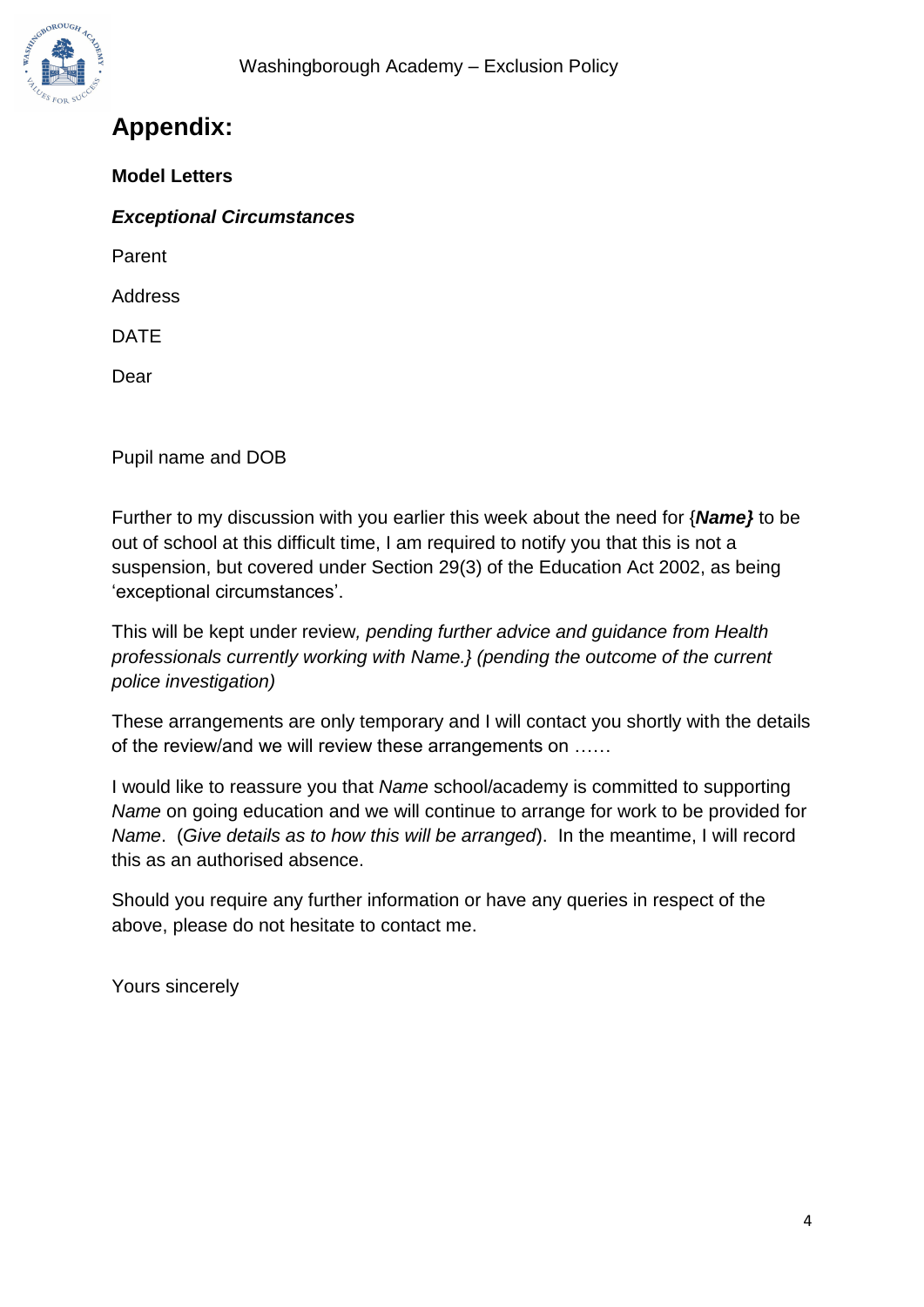

#### *5 school days or fewer in one term, and where a public examination is not missed***.**

#### Dear **[Parent's Name]**

I am writing to inform you of my decision to suspend **[Child's Name]** for **[specify period]**. This means that he/she will not be allowed in school for this period. The suspension begins/began on **[date]** and ends on **[date]**. **[Insert the following sentence if considering converting the suspension into a permanent exclusion]** However, pending further investigations this suspension may lead to a permanent exclusion.

I realise that this suspension may well be upsetting for you and your family, but the decision to suspend **[Child's Name]** has not been taken lightly. **[Child's Name]** has been suspended because **[delete as appropriate:**

**He/she has seriously and repeatedly breached the school's behaviour policy: -**

**He/she has seriously breached the school's behaviour policy in a 'one off' significant incident: -**

**He/she has persistently breached the school's behaviour policy: -**

*Add Summary of the behaviours and reason for suspension include any other relevant previous history including suspensions.*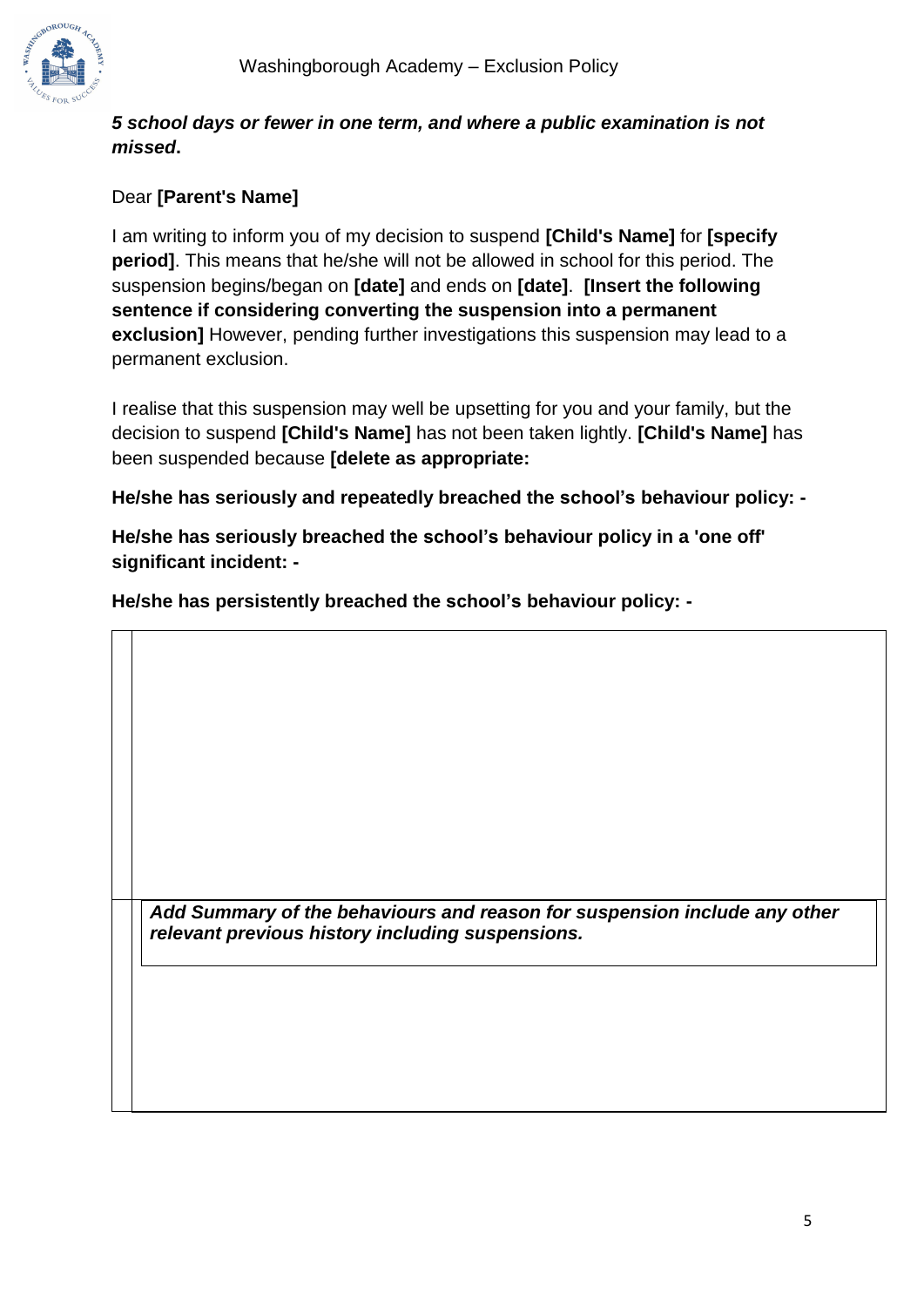

#### **[For pupils of compulsory school age]**

*Section 103 to 105 of the Education and Inspections Act 2006 makes it a duty for parents in relation to pupil's subject to a suspension or permanent exclusion to ensure that their child is not present in a public place, during school hours, without reasonable justification, during the period of this suspension. If a child is present in a public place during this period the parent may be guilty of an offence for which they can be prosecuted by the Local Authority before a magistrate's court. Alternatively, the matter can be dealt with by the school through issuing of a fixed penalty notice. This will therefore apply to you until [insert date].*

We will set work for **[Child's Name]** to be completed on the days specified in the previous paragraph. **[Detail the arrangements for this]**. Please ensure that work set by the school is completed and returned to us promptly for marking.

You have the right to make representations about this decision to the Governing Body of **(name of Academy).** If you wish to make representations please contact **[Name of Contact],** Clerk to the Governing Body, on/at **[contact details address, phone number, email]**, as soon as possible. Whilst the Governing Body has no power to direct reinstatement, they must consider any representations you make and may place a copy of their findings on your child's school record. In these circumstances it should also be noted that Governors are not legally required to invite you to a meeting.

You should also be aware that if you believe the suspension has occurred as a result of discrimination you may make a claim under the Equality Act 2010 to the First- Tier Tribunal, (Special Educational Needs and Disability) or in the case of other forms of Discrimination, to the County Court.

[https://www.gov.uk/courts-tribunals/first-tier-tribunal-special-educational-needs-and](https://www.gov.uk/courts-tribunals/first-tier-tribunal-special-educational-needs-and-disability)[disability](https://www.gov.uk/courts-tribunals/first-tier-tribunal-special-educational-needs-and-disability)

You also have the right to see a copy of **[Child's Name]**'s school records. Due to confidentiality restrictions, you will need to notify me in writing if you wish to be supplied with a copy of **[Child's Name]**'s school record. I will be happy to supply you with a copy if you request it. There may be a charge for photocopying.

For more information you may wish to access a copy of the 2017 DfE Guidance on Exclusions at<https://www.gov.uk/government/publications/school-exclusion>

You may also find it useful to contact the Children's Legal Centre on [http://www.childrenslegalcentre.com](http://www.childrenslegalcentre.com/) or ACE Education on [www.ace-ed.org.uk](http://www.ace-ed.org.uk/)

The Pupil Reintegration Team at Lincolnshire County Council is also available to provide you with advice and support in relation to suspension procedures. They can be contacted on 01522 555798 (North) or 01522 555816 (South).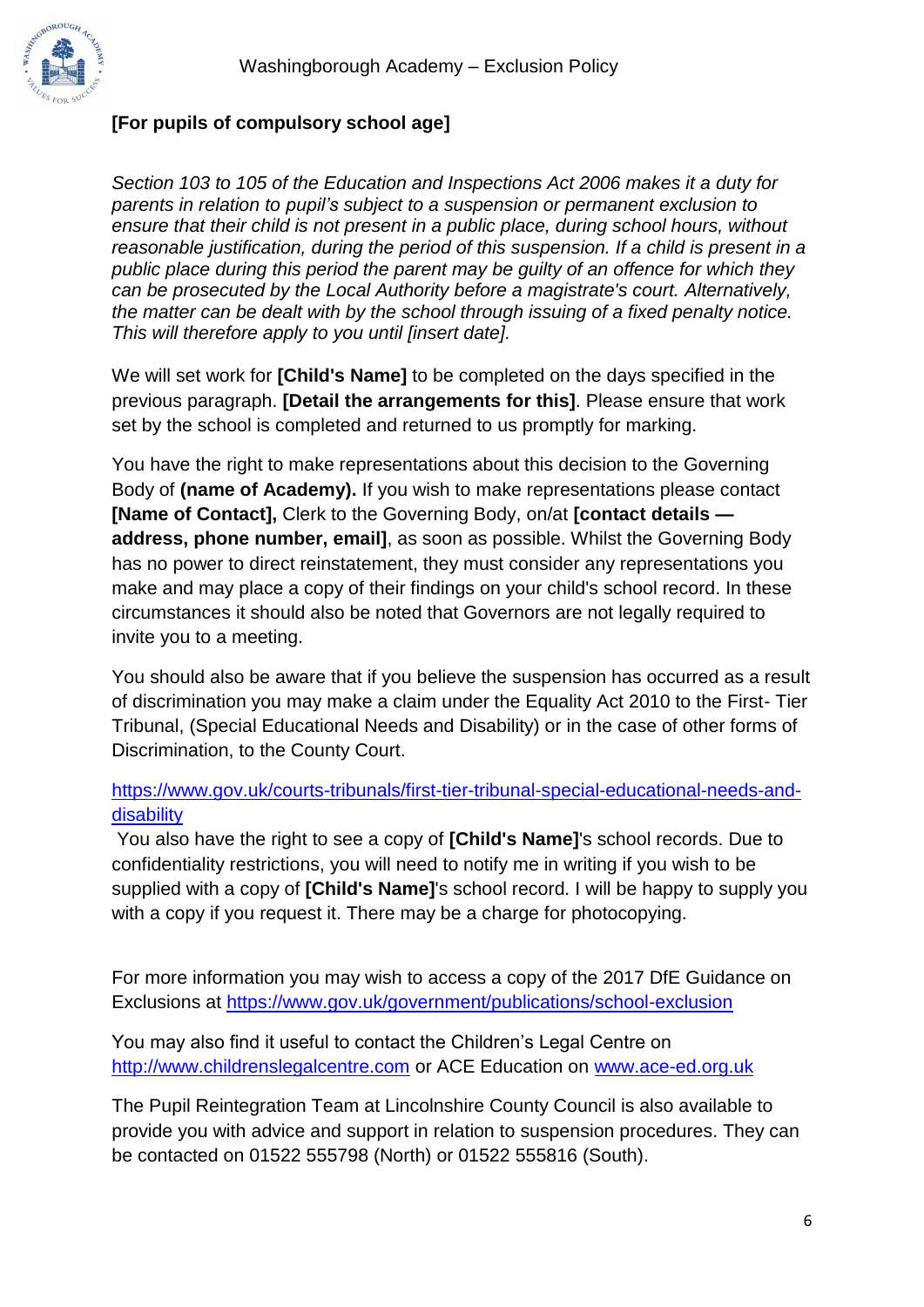

**[Child's Name]**'s suspension expires on **[date]** and we expect **[Child's Name]** to be back in school on **[date]** at **[time] [unless I have notified you otherwise] –** *(if considering possible permanent exclusion)*

Yours sincerely [Name] Head teacher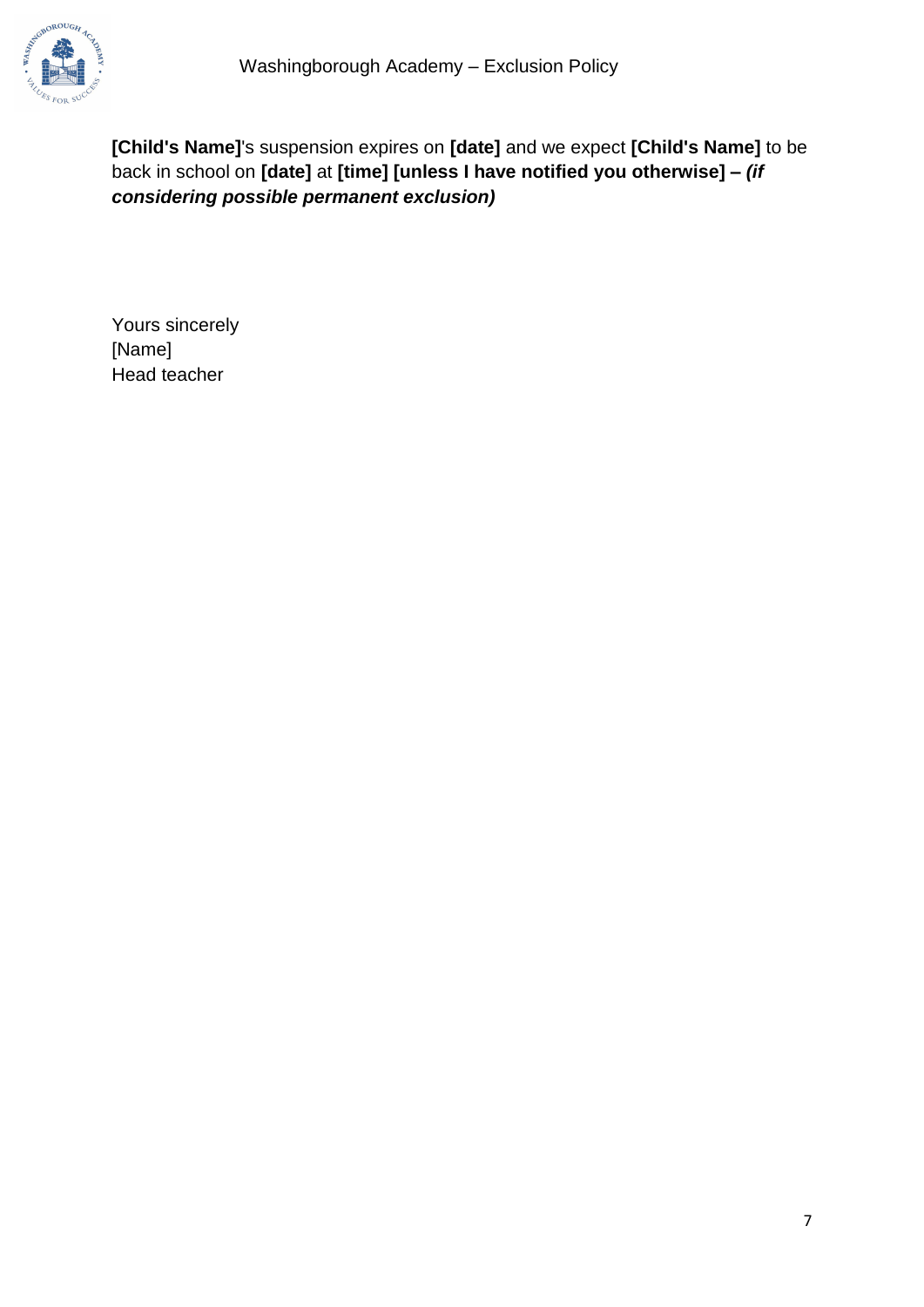

#### *Fixed period exclusion of more than 5 school days (up to and including 15 school days) in a term.*

#### Dear **[Parent's name]**

I am writing to inform you of my decision to suspend **[Child's Name]** for **[specify period]**. This means that **[Child's Name]** will not be allowed in school for this period. The suspension start date is **[date]** and the end date is **[date]**.**]**. **[Insert the following sentence if considering converting the suspension into a permanent exclusion]** However, pending further investigations this suspension may lead to permanent exclusion.

I realise that this suspension may well be upsetting for you and your family, but my decision to suspend **[Child's Name]** has not been taken lightly. **[Child's Name]** has been suspended because **[delete as appropriate:**

**He/she has seriously and repeatedly breached the school's behaviour policy: -**

**He/she has seriously breached the school's behaviour policy in a 'one off' significant incident: -**

**He/she has persistently breached the school's behaviour policy: -**

*Add Summary of the behaviours and reason for suspension, include any other relevant previous history including suspensions.*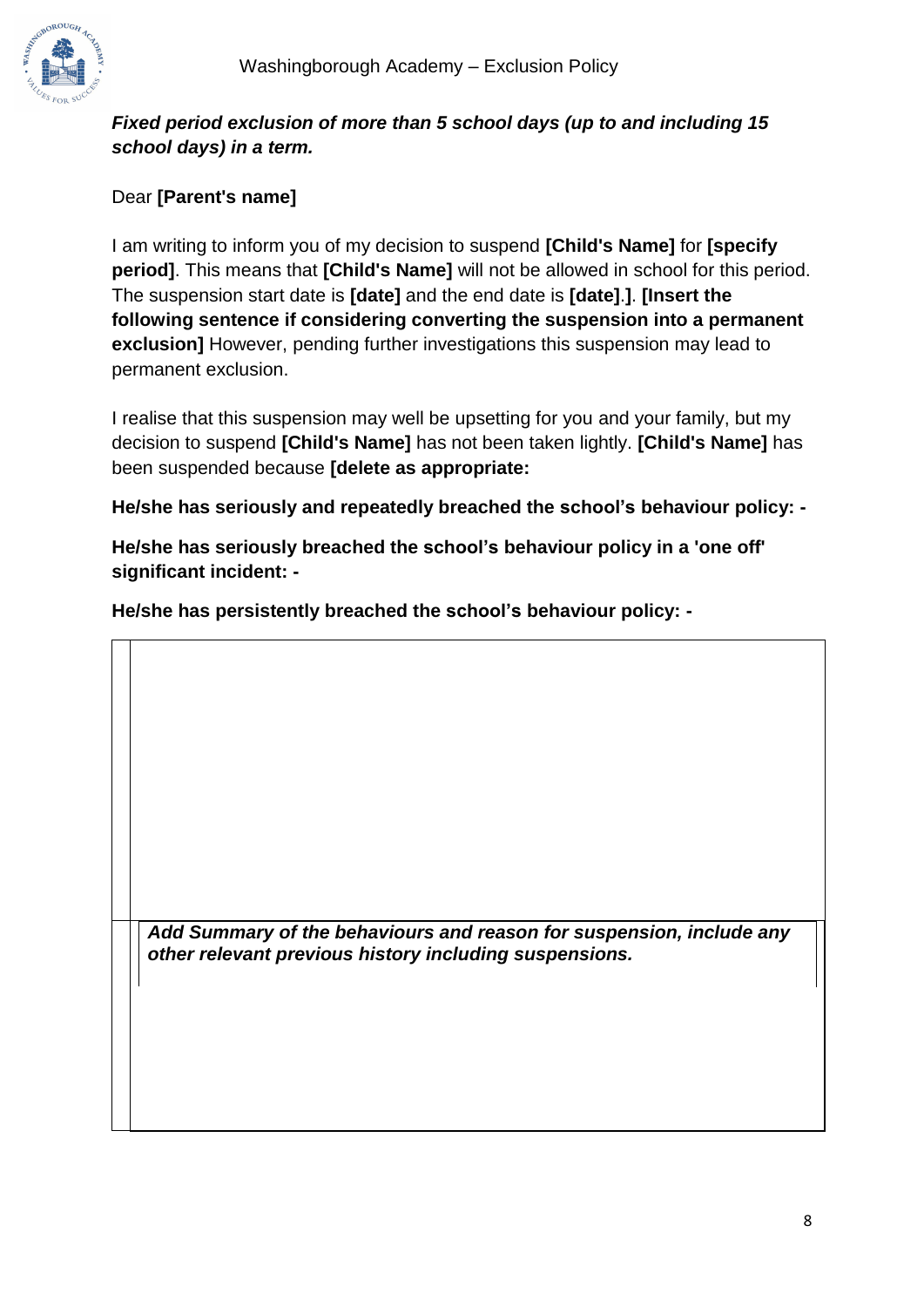#### **[for pupils of compulsory school age - next 3 paragraphs]**

Section 103 to 105 of the Education and Inspections Act 2006 makes it a duty for parents in relation to pupil's subject to a suspension or permanent exclusion to ensure that their child is not present in a public place, during school hours, without reasonable justification, during the first five days of any such suspension. If a child is present in a public place during this period the parent may be guilty of an offence for which they can be prosecuted by the Local Authority before a magistrate's court. Alternatively, the matter can be dealt with by the school through issuing of a fixed penalty notice. This will therefore apply to you until **[insert 5th day]**.

We will set work for **[Child's Name]** during the **[first 5 or specify other number as appropriate]** school days of his **[or her]** suspension **[specify the arrangements for this]**. Please ensure that work set by the school is completed and returned to us promptly for marking.

#### **[If the suspension is for 6 or more successive school days]**

**From the 6th day of the pupil's suspension [specify date]** until the expiry of his/her suspension we must make arrangements for suitable full-time education. On **[date]** he/she should attend at **[give name and address of the alternative provider if not the home school]** at **[specify the time — this may not be identical to the start time of the home school]** and report to **[staff member's name]. [If applicable — say something about transport arrangements from home to the alternative provider.** *[Set out the arrangements if known at time of writing, if not known say that the arrangements will be notified to the parent within 48 hours with a further letter.]*

*You have the right to request a meeting of the school's Pupil Discipline Committee to whom you may make representations, and my decision to suspend can be reviewed. As the period of this suspension is more than 5 school days in a term the Discipline Committee must meet if you request it to do so. The latest date by which the Discipline Committee must meet, if you request a meeting, is [specify date — no later than the 50th school day after the date on which the Discipline Committee were notified of this suspension]. If you do wish to make representations to the Discipline Committee, and wish to be accompanied by a friend or representative, please contact [name of contact] on/at [contact details — address, phone number, email], as soon as possible. (Name of Child) also has a right to express their views regarding this suspension and may do so by attendance at the Pupil Discipline Committee Meeting, if appropriate, or through other means e.g. written submissions or representation. Please advise if you have a disability or special needs which would affect your ability to attend or take part in a meeting at the school. Also, please inform [contact] if it would be helpful for you to have an interpreter present at the meeting.*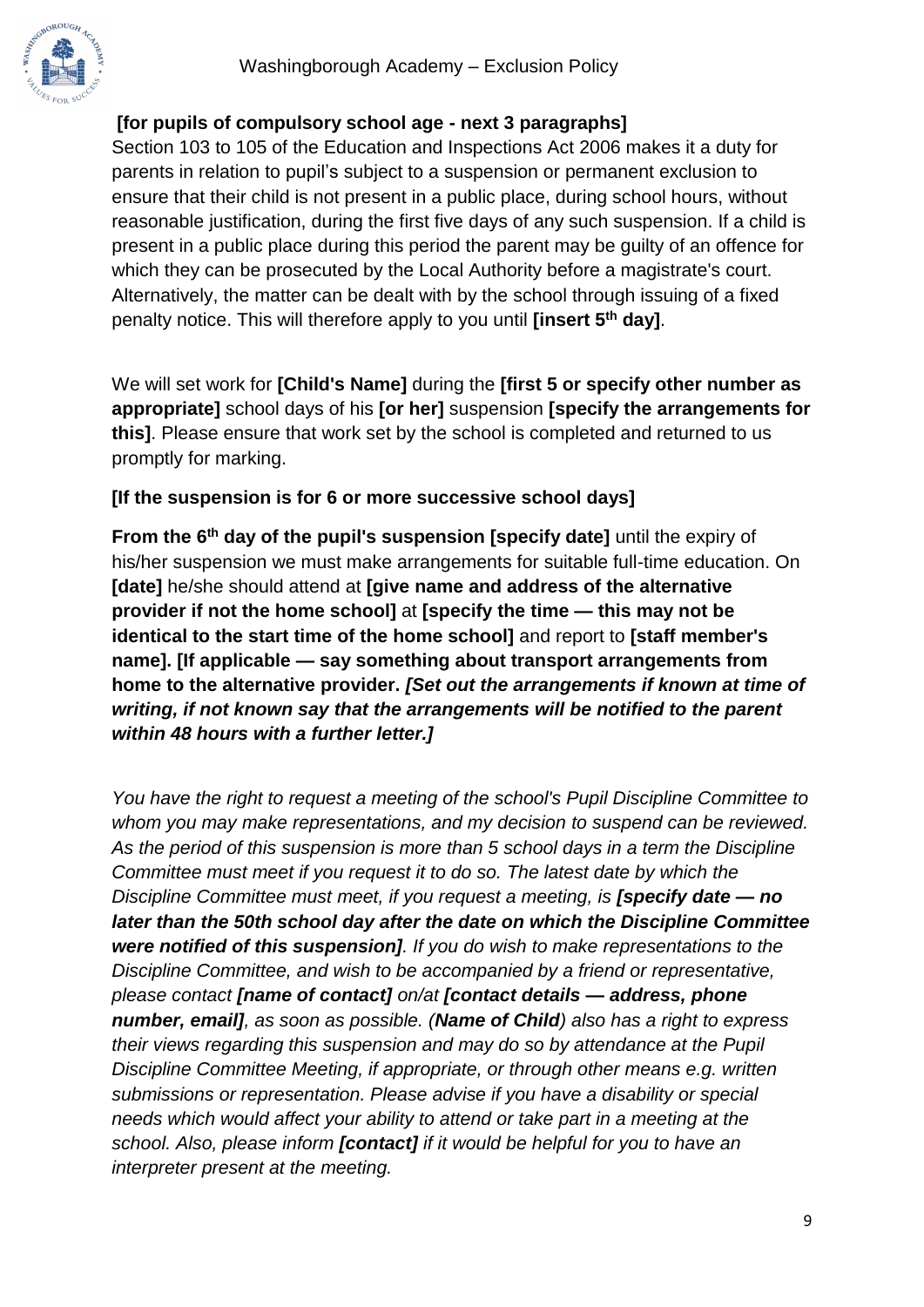

You should also be aware that if you believe the suspension has occurred as a result of discrimination you may make a claim under the Equality Act 2010 to the First- tier Tribunal, (Special Educational Needs and Disability) or in the case of other forms of Discrimination, to the County Court.

[https://www.gov.uk/courts-tribunals/first-tier-tribunal-special-educational-needs-and](https://www.gov.uk/courts-tribunals/first-tier-tribunal-special-educational-needs-and-disability)[disability](https://www.gov.uk/courts-tribunals/first-tier-tribunal-special-educational-needs-and-disability)

Making a claim would not affect your right to make representations to the Pupil Discipline Committee.

You have the right to see and have a copy of, your child's school record. Due to confidentiality restrictions, you must notify me in writing if you wish to be supplied with a copy of your child's school record. I will be happy to supply you with a copy if you request it. There may be a charge for photocopying.

For more information you may wish to access a copy of the 2017 DfE Guidance on Exclusions at<http://www.gov.uk/government/publications/school-exclusion>

You may also find it useful to contact the Children's Legal Centre on [http://www.childrenslegalcentre.com](http://www.childrenslegalcentre.com/) or ACE Education [http://www.ace-ed.org.uk](http://www.ace-ed.org.uk/)

The Pupil Reintegration Team at Lincolnshire County Council is also available to provide you with advice and support in relation to suspension procedures. They can be contacted on 01522 555798 (North) or 01522 555816 (South).

**[Child's Name]**'s suspension expires on **[date]** and we expect **[Child's Name]** to be back in school on **[date]** at **[time]**. **[unless I have notified you otherwise] –** *(if considering possible permanent exclusion)*

Yours sincerely

**[Name] Head teacher**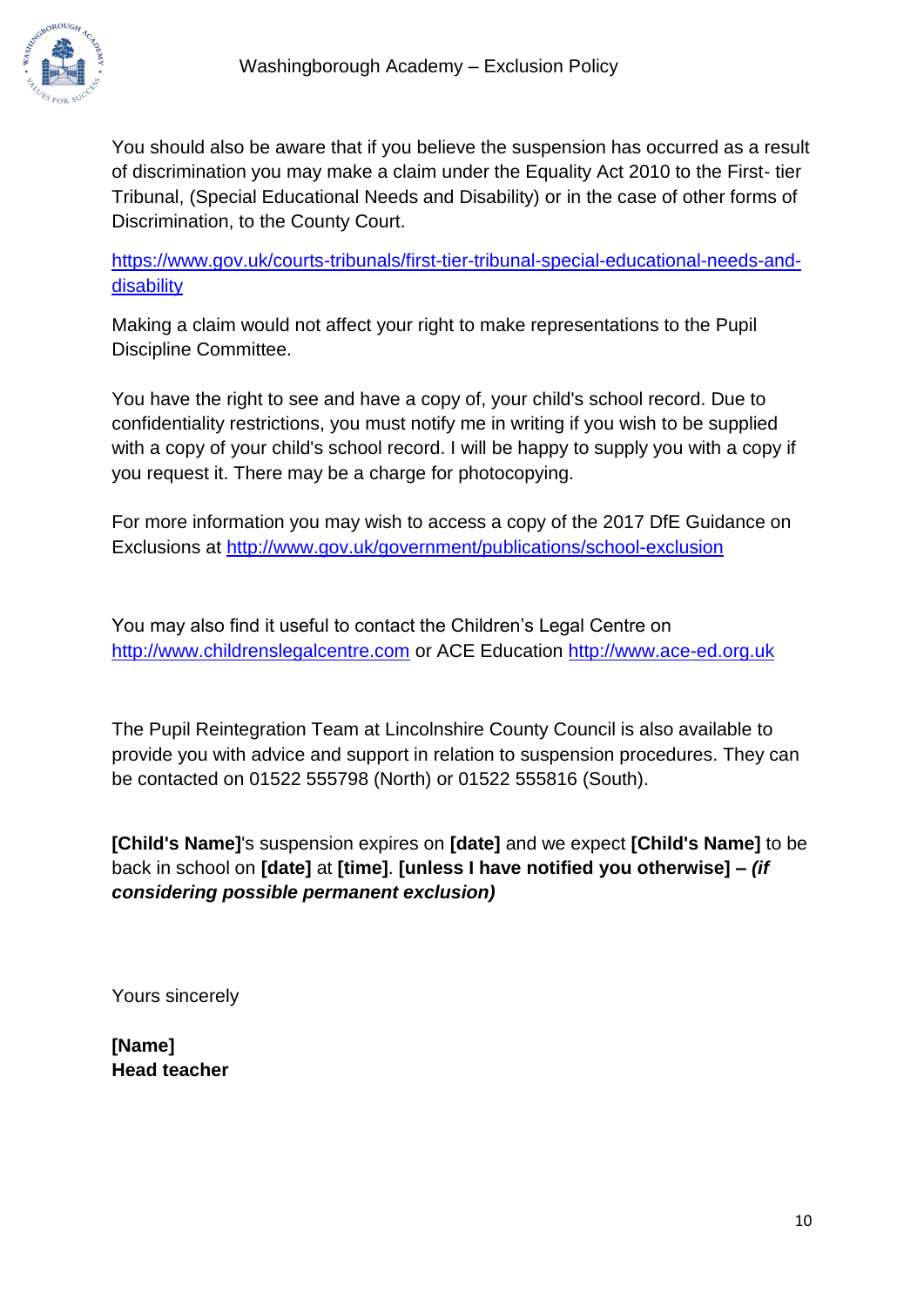

#### *Fixed period exclusion of more than 15 school days in one term.*

#### Dear **[Parent's Name]**

I am writing to inform you of my decision to suspend **[Child's Name]** for **[specify period]**. This means that **[Child's Name]** will not be allowed in school for this period. The suspension begins/began on **[date]** and ends on **[date]**. However, pending further investigations this suspension may lead to a permanent exclusion.

I realise that this suspension may well be upsetting for you and your family, but the decision to suspend **[Child's Name]** has not been taken lightly. **[Child's Name]** has been suspended because **[delete as appropriate]:**

**He/she has seriously and repeatedly breached the school's behaviour policy: -**

**He/she has seriously breached the school's behaviour policy in a 'one off' significant incident: -**

**He/she has persistently breached the school's behaviour policy: -**

*Add Summary of the behaviours and reason for suspension, include any other relevant previous history including suspensions.*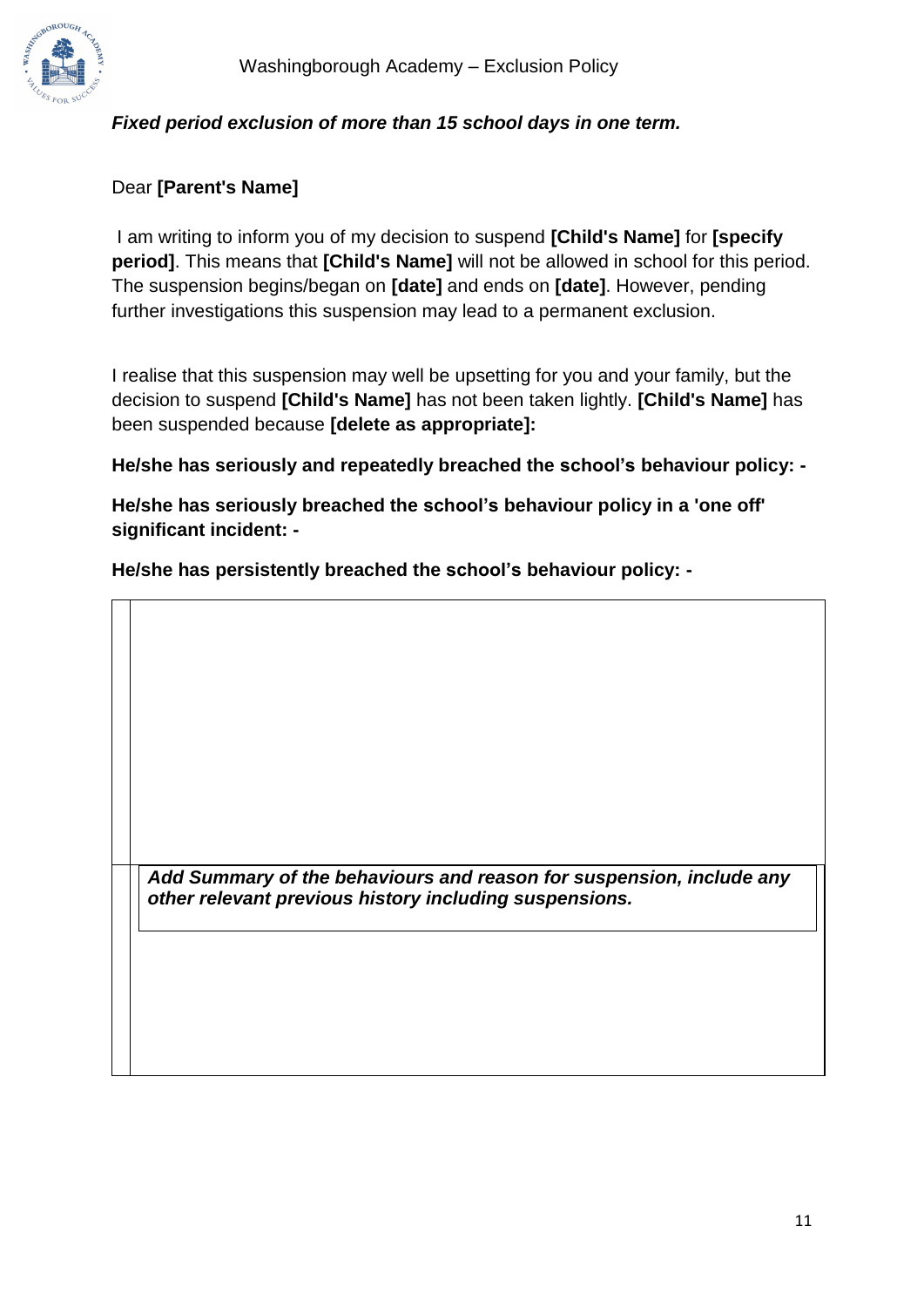

#### **[for pupils of compulsory school age — next 3 paragraphs]**

Section 103 to 105 of the Education and Inspections Act 2006 makes it a duty for parents in relation to pupil's subject to a suspension or permanent exclusion to ensure that their child is not present in a public place, during school hours, without reasonable justification, during the first five days of any such suspension. If a child is present in a public place during this period the parent may be guilty of an offence for which they can be prosecuted by the Local Authority before a magistrate's court. Alternatively, the matter can be dealt with by the school through issuing of a fixed penalty notice. This will therefore apply to you until [insert date].

We will set work for **[Child's Name]** during the **[first five school days or specify dates]** of his/her suspension **[specify the arrangements for this]**. Please ensure that work set by the school is completed and returned to us promptly for marking.

**From the 6th day of the pupil's suspension [specify date]** until the expiry of his/her suspension we must make arrangements for suitable full-time education. On **[date]** he/she should attend at **[give name and address of the alternative provider if not the home school]** at **[specify the time — this may not be identical to the start time of the home school]** and report to **[staff member's name]. [If applicable — say something about transport arrangements from home to the alternative provider.** *[Set out the arrangements if known at time of writing, if not known say that the arrangements will be notified to the parent within 48 hours with a further letter.]*

As the length of the suspension is more for than 15 school days in total/accrued in one term the Governing Body must meet to consider the suspension. At the review meeting you may make representations to the Governing Body if you wish. (**Name of Child**) also has a right to express their views regarding this suspension and may do so by attendance at the Pupil Discipline Committee Meeting of the Governing Body, if appropriate, or through other means e.g. written submissions or representation.

You also have the right to request that a representative from the Local Authority attends the meeting as an observer. For more information regarding this, please contact the Local Authority on the telephone number provided below. The latest date on which the Governing Body can meet is **[date here — no later than 15 school days from the date the Governing Body is notified]**. If you wish to make representations to the Governing Body and wish to be accompanied by a friend or representative please contact **[name of contact]** on/at **[contact details — address, phone number, email]**, as soon as possible. You will, whether you choose to make representations or not, be notified by the Clerk to the Governing Body/Management Committee of the time, date and location of the meeting. Please advise if you have a disability or special needs which would affect your ability to attend or take part in a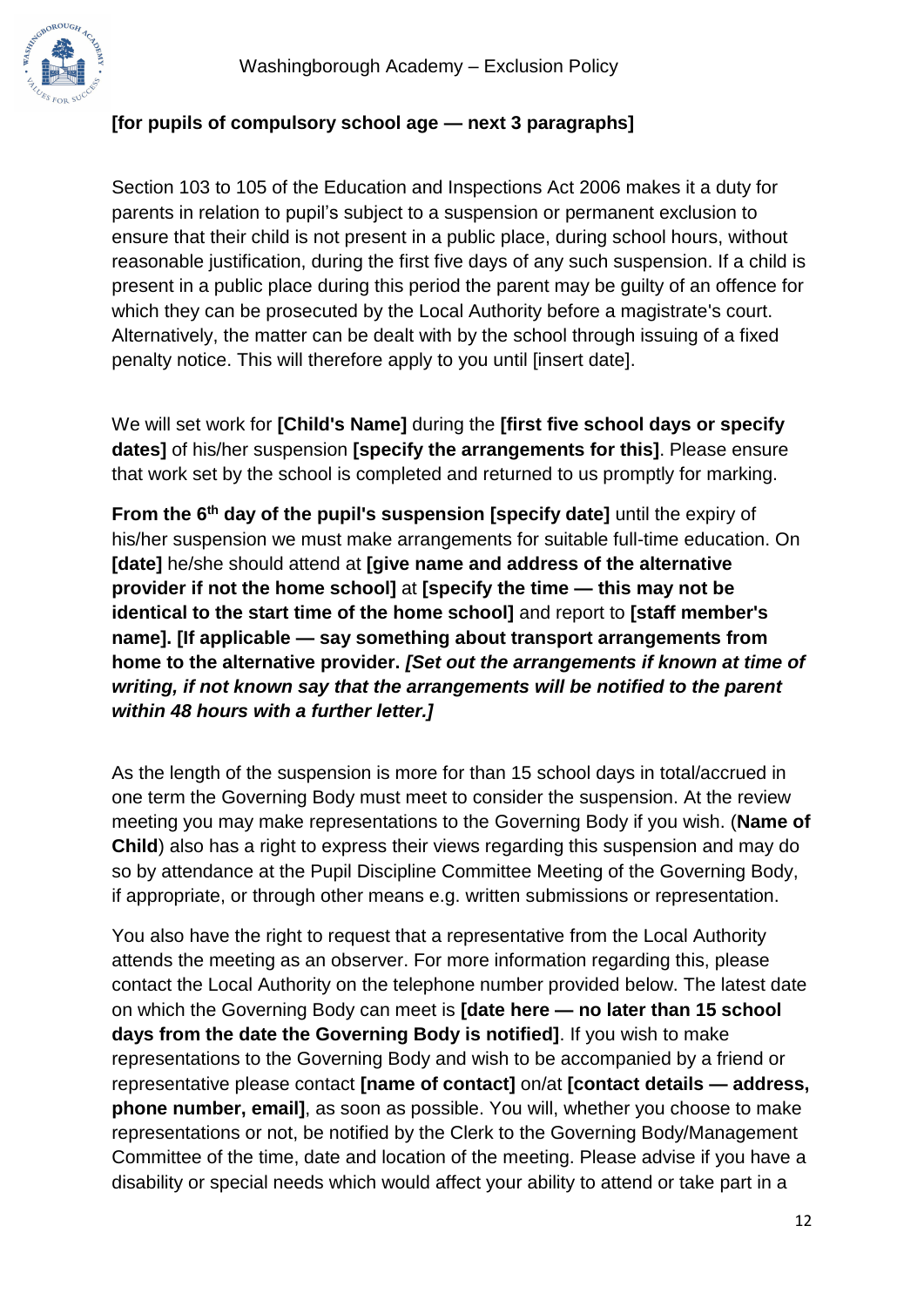

meeting at the school. Also, please inform **[contact]** if it would be helpful for you to have an interpreter present at the meeting.

You should also be aware that if you believe the suspension has occurred as a result of discrimination you may make a claim under the Equality Act 2010 to the First- tier Tribunal, (Special Educational Needs and Disability) or in the case of other forms of Discrimination, to the County Court.

[https://www.gov.uk/courts-tribunals/first-tier-tribunal-special-educational-needs-and](https://www.gov.uk/courts-tribunals/first-tier-tribunal-special-educational-needs-and-disability)[disability](https://www.gov.uk/courts-tribunals/first-tier-tribunal-special-educational-needs-and-disability)

Making a claim would not affect your right to make representations to the Pupil Discipline Committee.

You also have the right to see a copy of **[Child's Name]**'s school record. Due to confidentiality restrictions, you will need to notify me in writing if you wish to be supplied with a copy of **[Child's Name]**'s school record. I will be happy to supply you with a copy if you request it. There may be a charge for photocopying.

For more information you may wish to access a copy of the 2017 DfE Guidance on Exclusions at<http://www.gov.uk/government/publications/school-exclusion>

You may also find it useful to contact the Children's Legal Centre on [http://www.childrenslegalcentre.com](http://www.childrenslegalcentre.com/) or ACE Education on [http://www.ace-ed.org.uk](http://www.ace-ed.org.uk/)

The Pupil Reintegration Team at Lincolnshire County Council is also available to provide you with advice and support in relation to suspension procedures. They can be contacted on 01522 555798 (North) or 01522 555816 (South).

**[Child's Name]**'s suspension expires on **[date]** and we expect **[Child's Name]** to be back in school on **[date]** at **[time]**. **[Unless I have notified you otherwise] –** *(if considering possible permanent exclusion)*

Yours sincerely

**[Name] Head teacher**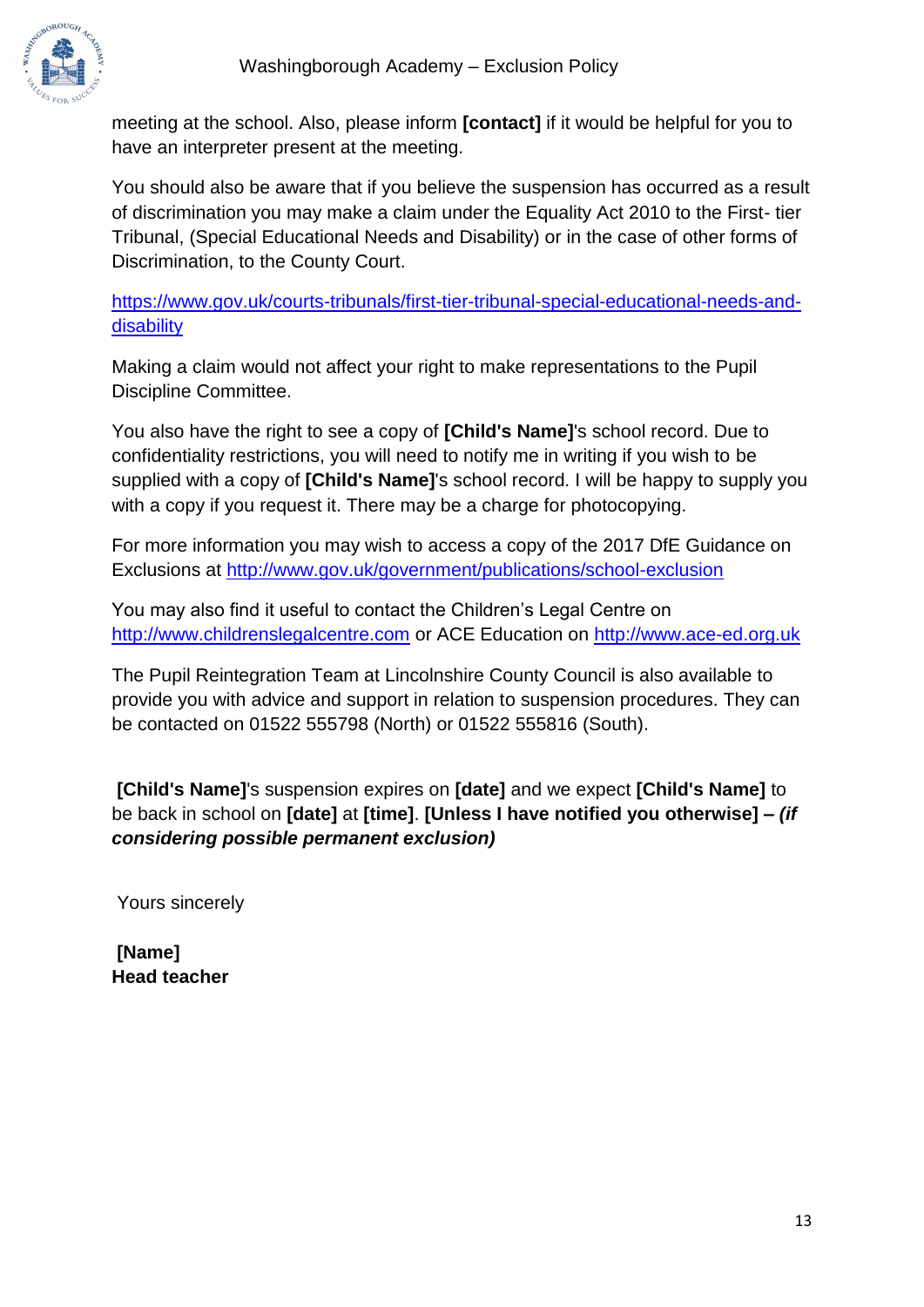

## **Permanent exclusion**

#### *Notifying the parent(s) of a pupil's permanent exclusion.*

#### **Dear [Parent's Name]**

I regret to inform you of my decision to permanently exclude **[Child's Name]** with effect from **[date]**. This means that **[Child's Name]** will not be allowed in this school unless he/she is reinstated by the Governing Body's Pupil Discipline Committee. I realise that this exclusion may well be upsetting for you and your family, but the decision to permanently exclude **[Child's Name]** has not been taken lightly. **[Child's Name]** has been excluded because **[delete as appropriate:**

**He/she has seriously and repeatedly breached the school's behaviour policy: -**

**He/she has seriously breached the school's behaviour policy in a 'one off' significant incident: -**

**He/she has persistently breached the school's behaviour policy: -**

*Add Summary of the behaviours and reason for exclusion include any other relevant previous history including suspensions.*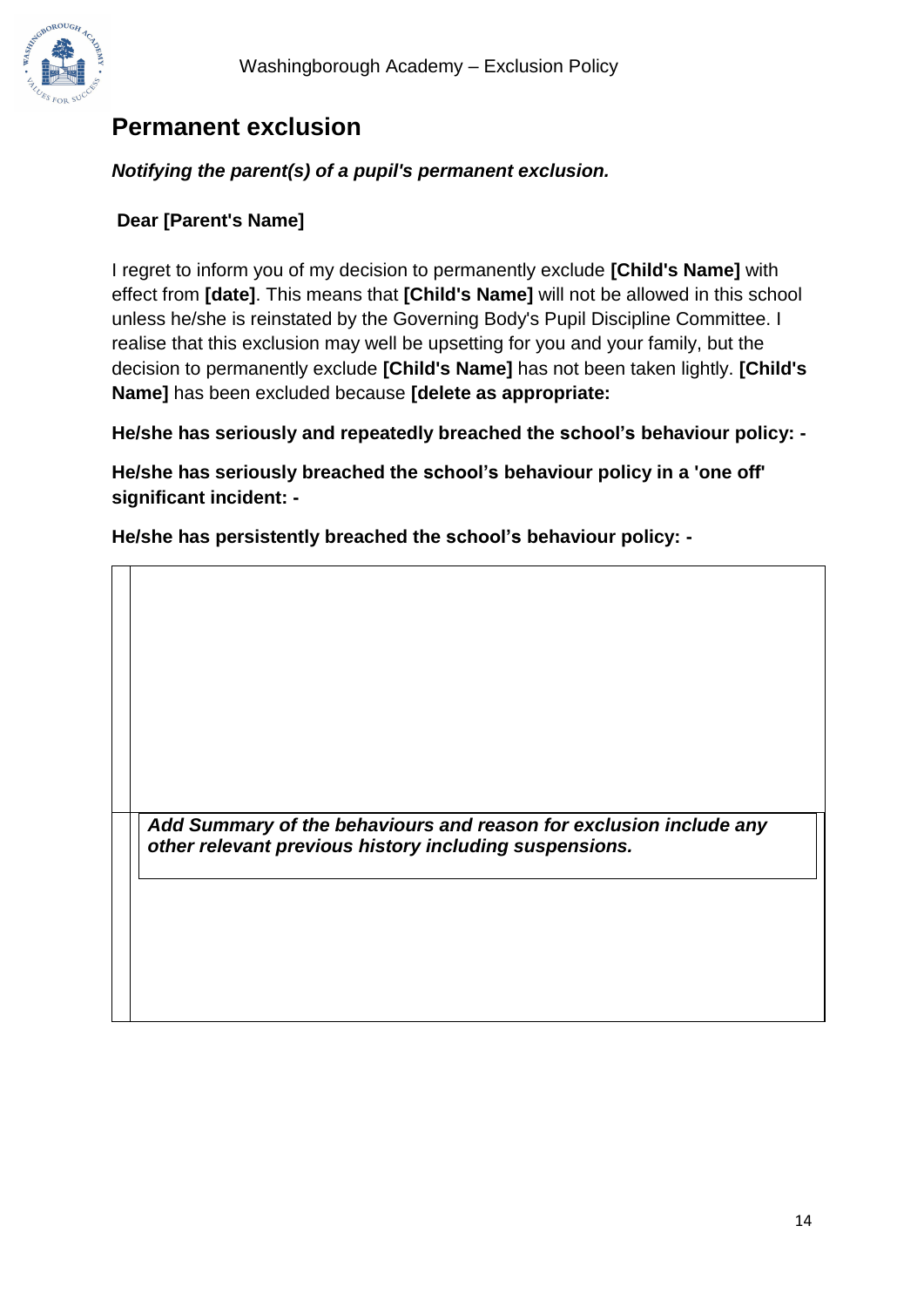#### **[For pupils of compulsory school age]**

Section 103 to 105 of the Education and Inspections Act 2006 makes it a duty for parents in relation to pupil's subject to a suspension or permanent exclusion to ensure that their child is not present in a public place, during school hours, without reasonable justification, during the first five days of any such exclusion. If a child is present in a public place during this period the parent may be guilty of an offence for which they can be prosecuted by the Local Authority before a magistrate's court. Alternatively, the matter can be dealt with by the school through issuing of a fixed penalty notice. This will therefore apply to you until **[insert 5th day]**.

#### **[For pupils of compulsory school age]**.

For the first five school days of the exclusion we will set work for **[Child's Name]** and would ask you to ensure this work is completed and returned promptly to school for marking. From the sixth school day of the exclusion Lincolnshire Children's Services will provide suitable full-time education for **[Child's Name]** and you will be contacted by the Local Authority in the next few days regarding this.

#### **[For pupils of compulsory school age]**

**[Where pupil lives in a Local Authority other than the excluding school's Local Authority]** I have also today informed **[name of officer]** at **[name of Local Authority]** of your child's exclusion and they will be in touch with you about arrangements for **[his/her]** education from the sixth school day of exclusion. You can contact them at **[give contact details]**.

As this is a permanent exclusion the Governing Body must meet to review my decision. At the review meeting you may make representations to the Governing Body if you wish and ask them to reinstate your child in school. (**Name of Child**) also has a right to express their views regarding this exclusion and may do so by attendance at the Governing Body meeting or through other means e.g. written submissions or representation.

You also have the right to request that a representative from the Local Authority attends the meeting as an observer. For more information regarding this, please contact the Local Authority on the telephone number provided below.

The Governing Body has the power to reinstate your child immediately or from a specified date. Alternatively, they can decline to reinstate your child, in which case you then have a right to request that an Independent Review Panel considers the Governors decision. The latest date by which the Governing Body must meet is **[specify the date — the 15th school day after the date on which the Governing Body was notified of the exclusion]**.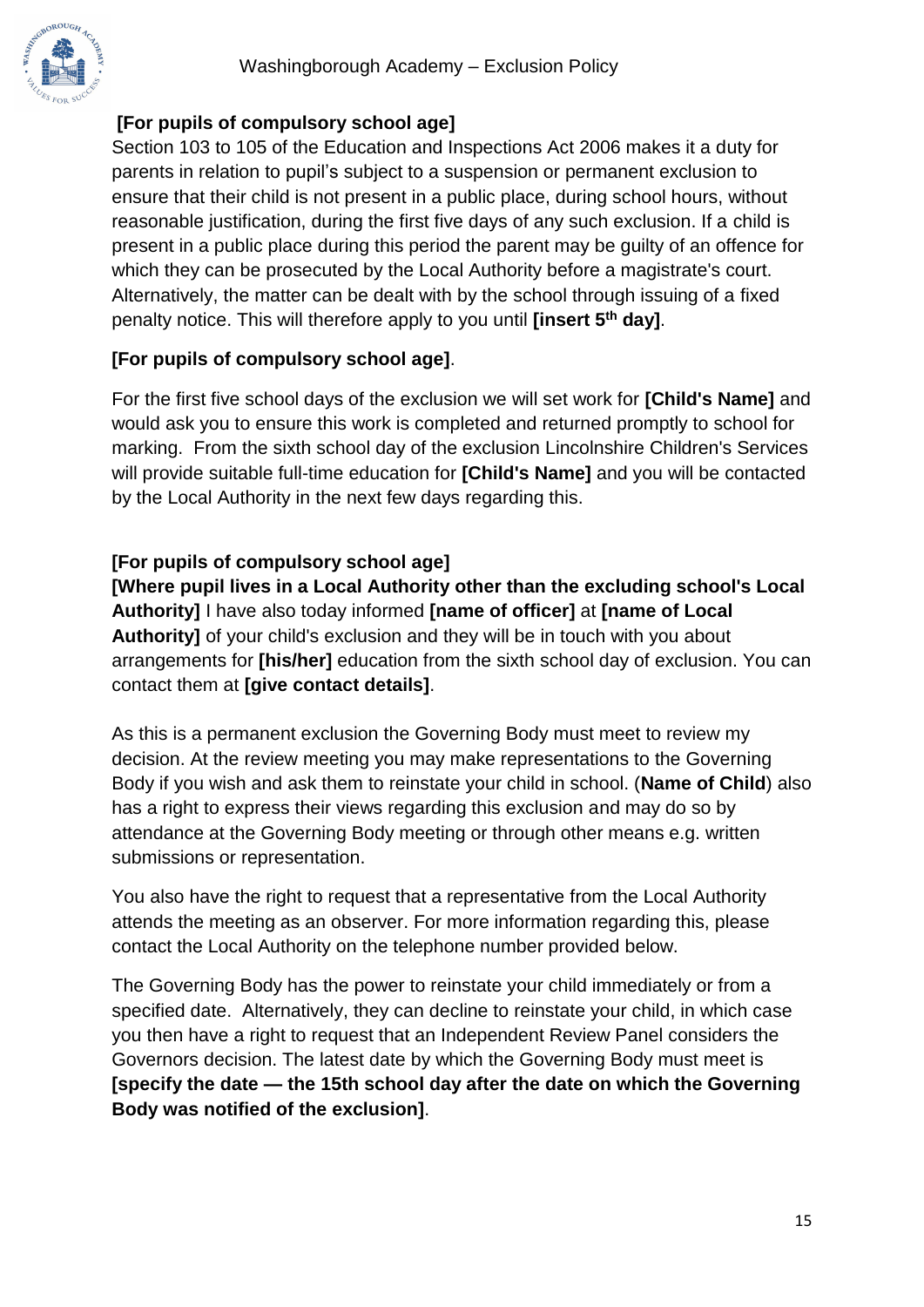

You and your child have the right to make representations to the Governing Body and if you wish to be accompanied by a friend or representative please contact the Clerk to the Governors **[name of contact]** on/at **[contact details — address, phone number, email]**, as soon as possible. You will be notified by the Clerk of the time, date and location of the meeting. Please let us know if you have a disability or special needs which would affect your ability to attend the meeting. Also, please inform **[name of Clerk]** if it would be helpful for you to have an interpreter present at the meeting.

You should also be aware that if you believe the exclusion has occurred as a result of discrimination you may make a claim under the Equality Act 2010 to the First- Tier Tribunal, (Special Educational Needs and Disability) or in the case of other forms of Discrimination, to the County Court.

[https://www.gov.uk/courts-tribunals/first-tier-tribunal-special-educational-needs-and](https://www.gov.uk/courts-tribunals/first-tier-tribunal-special-educational-needs-and-disability)[disability](https://www.gov.uk/courts-tribunals/first-tier-tribunal-special-educational-needs-and-disability)

Making a claim would not affect your right to make representations to the Pupil Discipline Committee.

You also have the right to see a copy of **[Child's Name]**'s school record. Due to confidentiality restrictions, you will need to notify me in writing if you wish to be supplied with a copy of **[Child's Name]**'s school record. I will be happy to supply you with a copy if you request it. There may be a charge for photocopying.

For more information you may wish to access a copy of the 2017 DfE Guidance on Exclusions at<http://www.gov.uk/government/publications/school-exclusion>

You may also find it useful to contact the Children's Legal Centre on [http://www.childrenslegalcentre.com](http://www.childrenslegalcentre.com/) or ACE Education on [http://www.ace-ed.org.uk](http://www.ace-ed.org.uk/)

The Pupil Reintegration Team at Lincolnshire County Council is also available to provide you with advice and support in relation to exclusion procedures. They can be contacted on 01522 554525.

Yours sincerely

**[Name] Head teacher**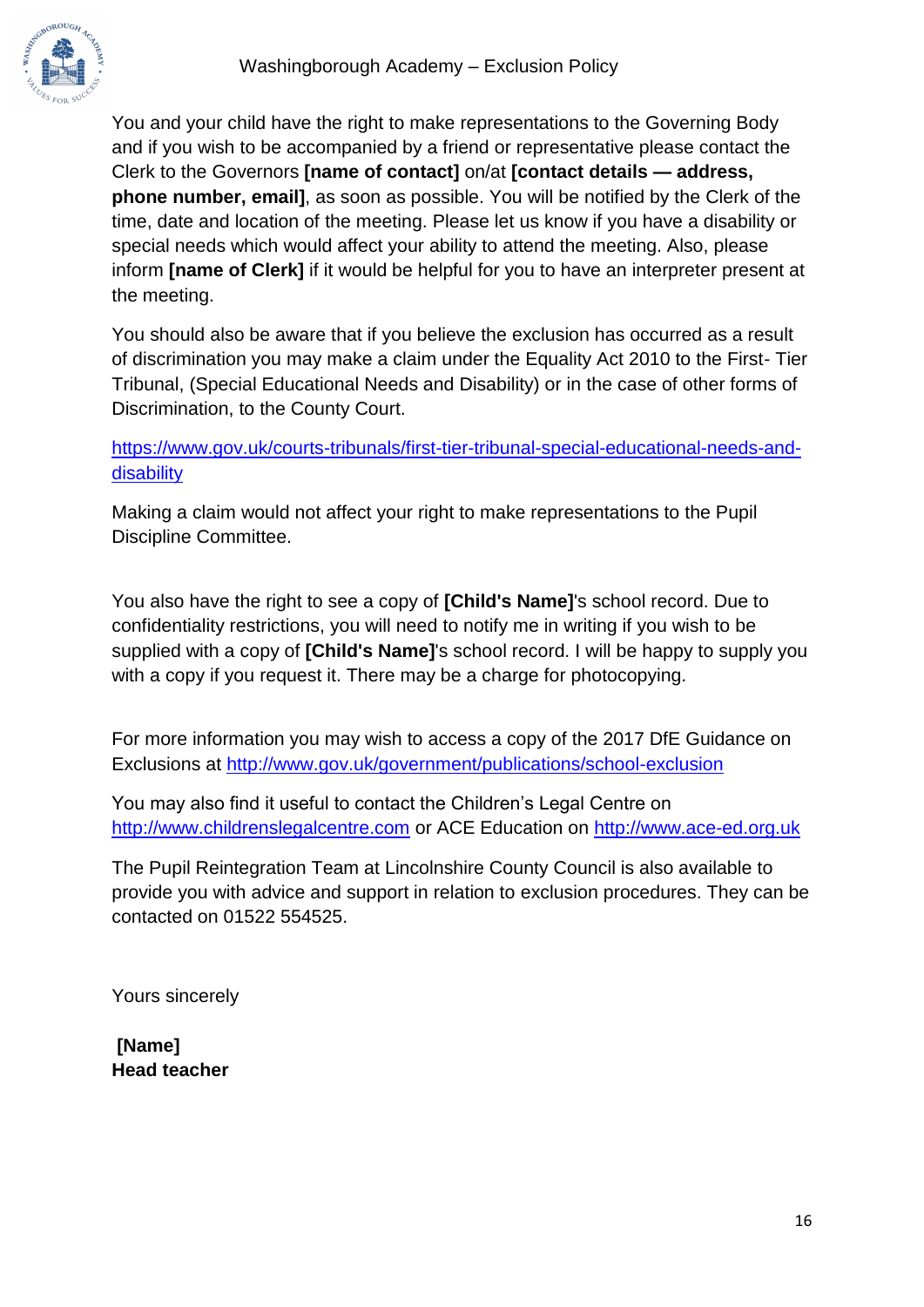#### **Model letter - Invitation to a Pupil Discipline Committee Meeting – Academy**

Dear (Name of Parent)

Pupil Discipline Committee Meeting –Permanent Exclusion

#### **Name of Pupil**

Further to (Headteacher's) letter to you, I am writing to confirm the School Governors' Pupil Discipline Committee will meet on (date, time and venue).

The meeting is being held following (Headteacher's) decision to permanently exclude (**name of pupil**) from with this school with effect from (date of exclusion). The Pupil Discipline Committee is required to hold a meeting to review the Head teacher's decision.

You are invited to attend this meeting and to make representations, verbally and/or in writing. You are also able to bring a representative or friend to this meeting. (Name of pupil) is also invited to attend this meeting to put forward his/her views regarding the exclusion. If he/she is unable to attend or you feel that this would not be appropriate, the Pupil Discipline Committee would welcome his/her views in written form or verbally through yourself.

The Pupil Discipline Committee will include the following Governors:

(Governors names)

The Local Authority may also attend this meeting as an observer.

If you wish to submit any written representations I would be grateful if you could forward these to me by (date) so that I can arrange for copies to be circulated to all parties prior to the meeting.

If you are to be accompanied by a representative or friend I would be grateful if you could confirm their details prior to the meeting.

In the meantime, if you have any queries, please do not hesitate to contact me on the above telephone number.

Yours sincerely

Clerk to Governors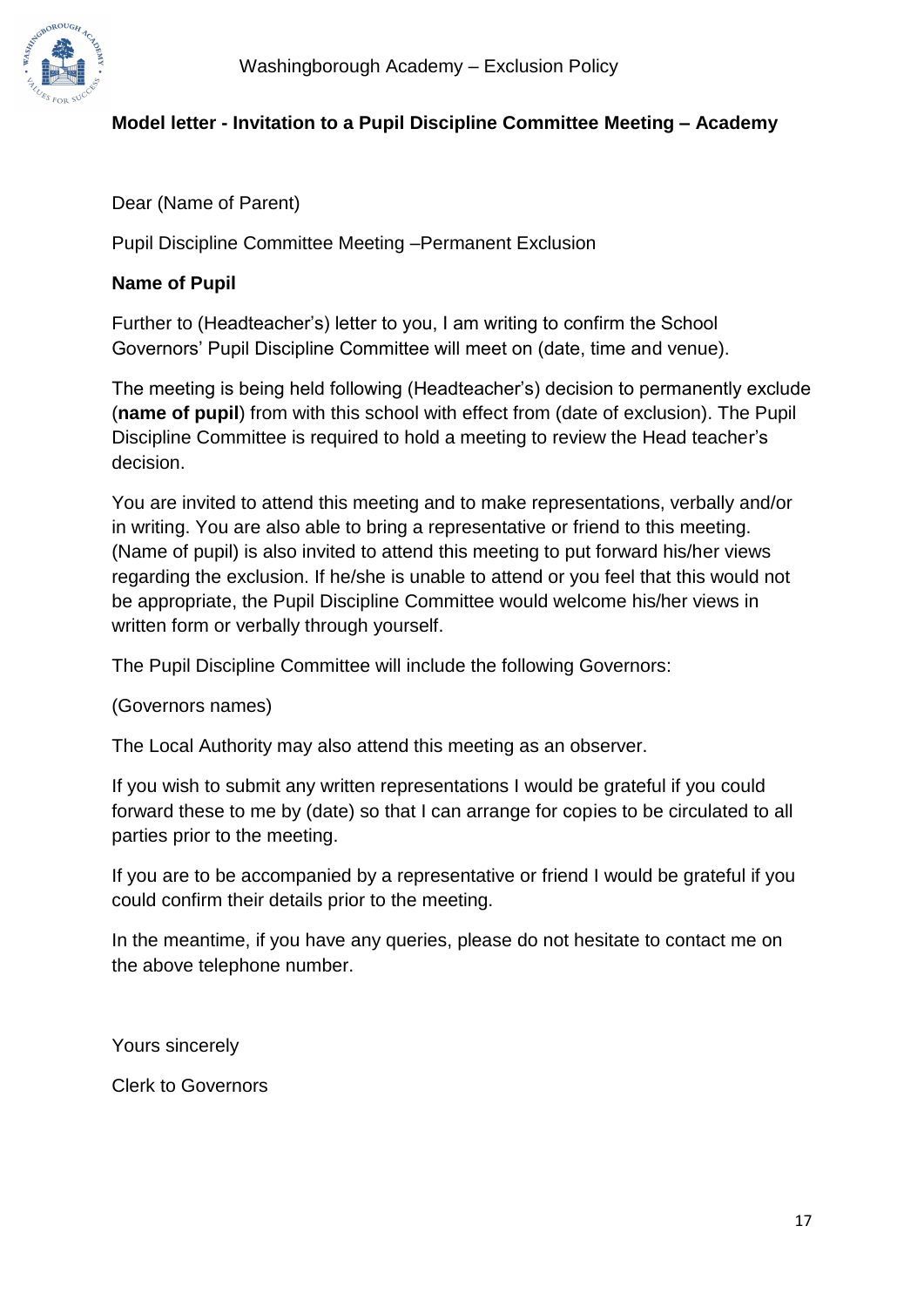

#### **Pupil Discipline Committee Meeting Outcome – Permanent Exclusion**

*Parent's name*

*Parent's Address*

Dear *Parents*,

#### **Pupil Discipline Committee Meeting Outcome – Permanent Exclusion**

**Name of Pupil:** Pupil Name **Year:** Year Group

The meeting of the Governing Body at *Name of School* on *Date of PDC* considered the decision by *HT's Name* to permanently exclude *Pupils Name*. The Governing Body, after carefully considering the representations made and all the available evidence, has decided to uphold *Pupils Name* exclusion for (This should be the same reason as heads initial letter to family specifying ground for exclusion e.g. *Assault on a pupil/Persistent disruptive behaviour/bringing drugs on to school site)* 

#### **Paragraph summarising deliberations - Example:**

The reasons for the Governing Body's decision are as follows: Governors heard all the evidence provided by Headteacher and you as parents. Governors also considered at great length the additional information provided in the supporting documentation. The panel believe that …. Pupil did seriously and/or persistently breach the school behaviour policy. Panel recognise that Pupil has been abusive and threatening to staff, used foul and intimidating language to staff. Also, on more than one occasion Pupil has disrupted the learning of other, to such an extent that classes have had to be evacuated and senior staff called to respond to Pupils behaviour. Panel were therefore of the view that allowing the pupil to remain in school would seriously harm the education or welfare of the pupil or others in the school.

Panel did consider that Pupil has a diagnosis of ADHD and that he requires additional support. Panel are satisfied from the information provided that the school had established all the appropriate support for Pupil and reasonable adjustments were in place for him. These included access to a mentor, safe space, amendments to his timetable and referrals to Behaviour Outreach Service.

You have the right to request that an Independent Panel is appointed to review this decision. If you wish to do so, please notify me by no later than *15 School days after PDC Meeting (Allowing 2 school days for post)*. If you have not done so by this date you will lose your right to request an Independent Review.

Please also advise me if you have a disability or special needs which would affect your ability to attend the hearing. Also, please inform me if it would be helpful for you to have an interpreter present at the hearing.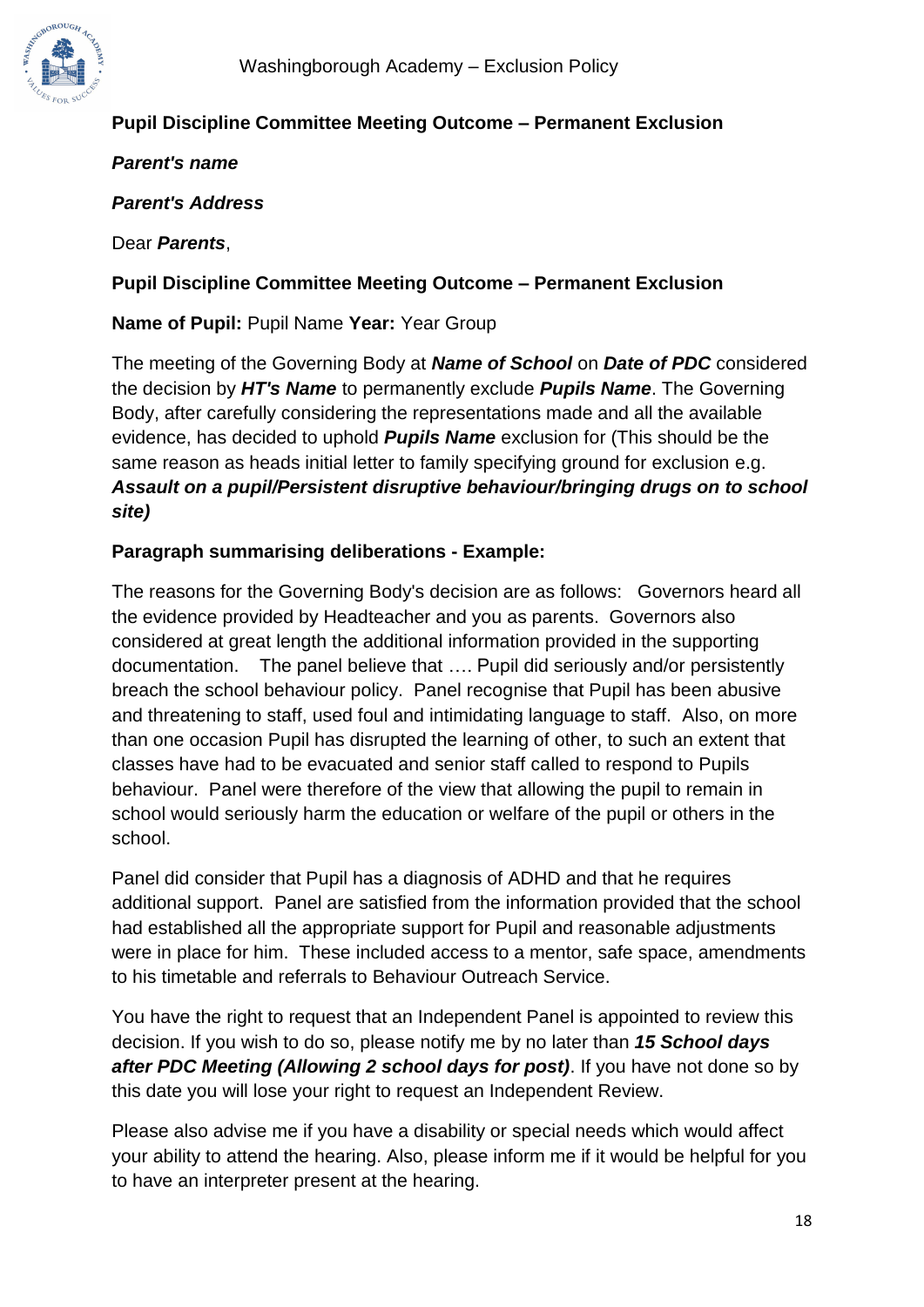

You must set out the reasons for your request in writing, and if appropriate should also include reference as to how the pupil's special educational needs are relevant to the exclusion. You also have the right to request that a Special Educational Needs (SEN) expert is appointed to attend the Independent Review Meeting. Their role is to give advice on whether the school's policies which relate to SEN, or the application of these policies in relation to the excluded pupil, were legal, reasonable and procedurally fair. You have the right to make this request regardless of whether or not the school recognises that *Pupils Name* has special educational needs. There will be no cost incurred by parents where a request is made for a SEN expert to attend the meeting.

A three-member Independent Review Panel will comprise one serving, or recently retired (within the last five years), head teacher, one serving, or recently serving, experienced governor/ management committee members and one lay member who will be the Chairman. The Review Panel will rehear all the facts of the case — if you have fresh evidence to present to the panel you may do so. The Panel must meet no later than the 15th school day after the date on which your request is lodged. In exceptional circumstances Panels may adjourn the hearing until a later date.

The Independent Review Panel can make one of three decisions:

- They may uphold your child's exclusion
- They may recommend that the governing body reconsiders their decision
- They may quash the decision and direct that the Governing body considers the exclusion again.

The Independent Review Panel's decision is binding on all parties.

For further advice you may wish to contact the Pupil Reintegration Team on 01522 554525.

For more information you may wish to access a copy of the 2017 DfE Guidance on Exclusions at<http://www.gov.uk/government/publications/school-exclusion>

You may also find it useful to contact the Children's Legal Centre on: [http://www.childrenslegalcentre.com](http://www.childrenslegalcentre.com/) or ACE Education on [http://www.ace-ed.org.uk](http://www.ace-ed.org.uk/)

Yours sincerely,

Clerk to Governors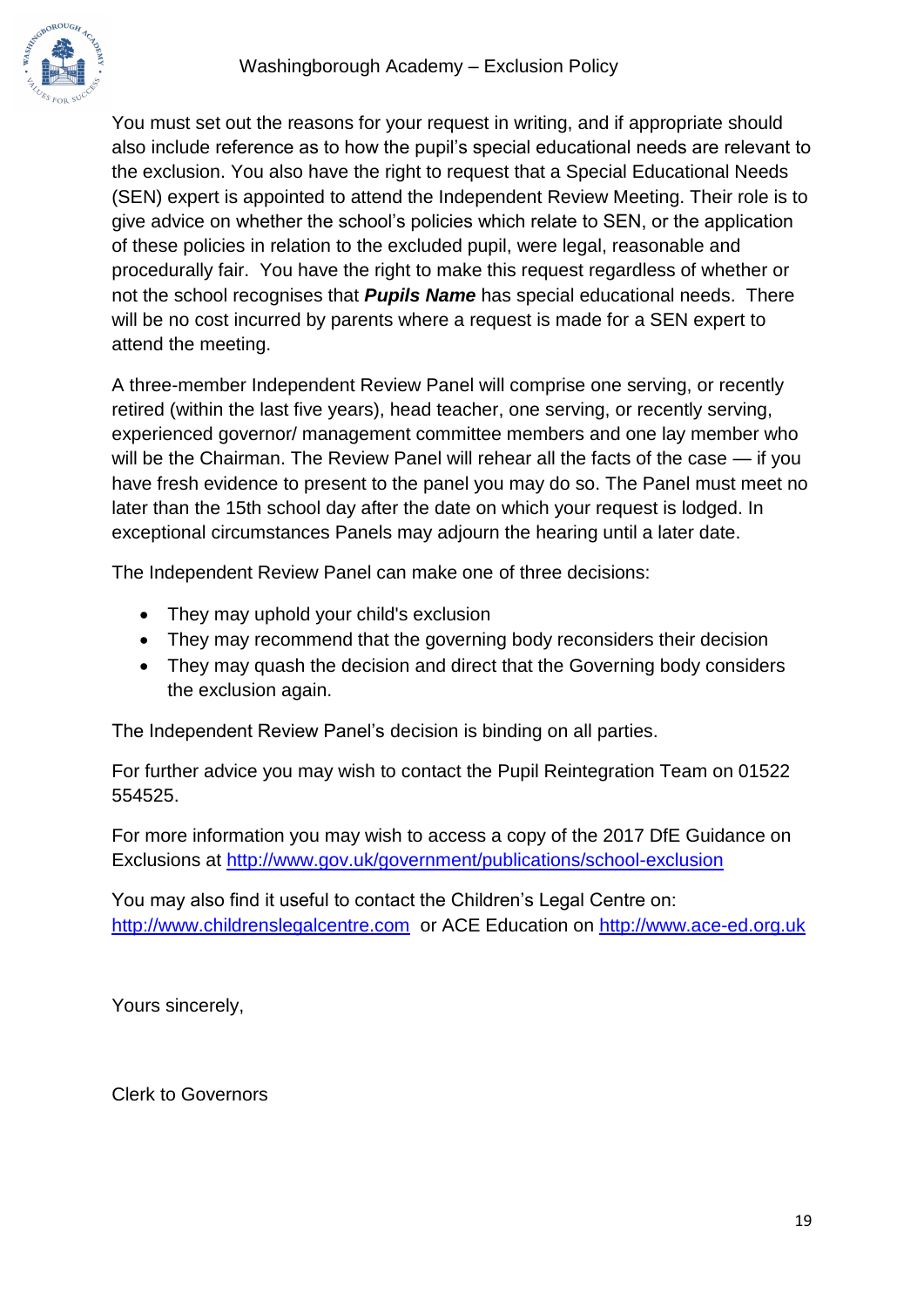

#### **From the clerk to the Governing Body parent upholding a permanent exclusion.**

### Dear **[Parent's name]**

The meeting of the Governing Body at **[school]** on **[date]** considered the decision by **[head teacher]** to permanently exclude **[name of pupil]**. The Governing Body, after carefully considering the representations made and all the available evidence, has decided to uphold **[name of pupil]**'s exclusion.

The reasons for the Governing Body's decision are as follows: **[give the reasons in as much detail as possible, explaining how they were arrived at.]**

You have the right to request that an Independent Panel is appointed to review this decision. If you wish to do so, please notify me by no later than **[specify the latest date — the 15th school day after receipt of this letter]**. If you have not done so by this date you will lose your right to request an Independent Review.

Please also advise if you have a disability or special needs which would affect your ability to attend the hearing. Also, please inform me if it would be helpful for you to have an interpreter present at the hearing.

You must set out the reasons for your request in writing, and if appropriate should also include reference how the pupil's special educational needs are relevant to the exclusion. You also have the right to request that a Special Educational Needs (SEN) expert is appointed to attend the Independent Review Meeting. Their role is to give advice on whether the school's policies which relate to SEN, or the application of these policies in relation to the excluded pupil, were legal, reasonable and procedurally fair. You have the right to make this request regardless of whether or not the school recognises that (*name of child*) has special educational needs. There will be no cost incurred by parents where a request is made for a SEN expert to attend the meeting.

A three-member Independent Review Panel will comprise one serving, or recently retired (within the last five years), head teacher, one serving, or recently serving, experienced governor/ management committee members and one lay member who will be the Chairman. The Review Panel will rehear all the facts of the case — if you have fresh evidence to present to the panel you may do so. The Panel must meet no later than the 15th school day after the date on which your request is lodged. In exceptional circumstances Panels may adjourn the hearing until a later date.

The Independent Review Panel can make one of three decisions:

- They may uphold you child's exclusion
- They may recommend that the governing body reconsiders their decision